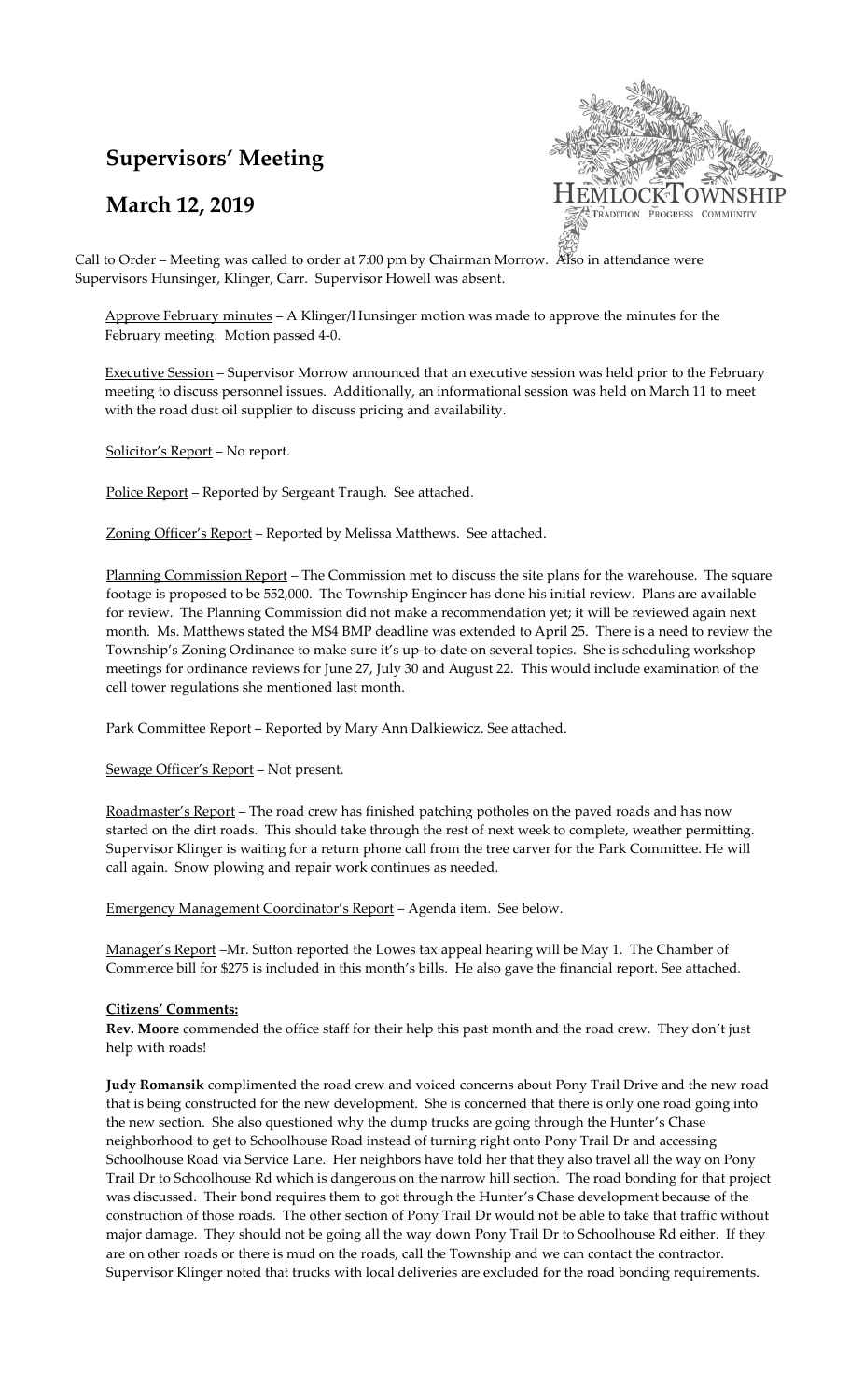**Joe Carr** stated that the plowing by his property has been better but that the curves on the sides of the road are holding four to six inches of water. Supervisor Klinger states he is waiting for things to dry up and then he plans to work in the ditches to get the water to the stream. Mr. Carr asked if he could be called the day the work is being done, Supervisor Klinger agreed.

### **Old Business:**

- 1. **PMRS - DROP Approval to Advertise** *–* Mr. Sutton stated that the changes to allow transfers of time have been added and the ordinance is ready to be advertised. On a Carr/Klinger motion, authorization was given to advertise the changes to the PMRS plans including the addition of the DROP for enactment next month. Motion passed 4-0.
- 2. **Walmart/Lowes Appraisals** Mr. Sutton provided the Board with the current appraised values for both properties, as well as the proposed values from both the County's appraiser and the stores' appraisers. The County's appraiser raised the value for each slightly while the stores' appraisers thought that the value for each store should be reduced by roughly half. As stated earlier, there will be a hearing at the courthouse on May 1 for the Lowes appeal. He understands that the judge usually settles somewhere in the middle.

#### **New Business:**

- 3. **Glenn Millard – Flood Buyout Question** Mr. Millard of 33 Walnut St, asked the Board to consider participating in an elevation project in the upcoming round of grant programs. The Township has approval to buy his property in the current HMGP project, but he and his wife are having difficulty finding another suitable house to move to and would like the Board to consider applying to elevate his home. Mrs. Millard explained her reasoning for wanting the elevation. They have a quote from Dolittle Construction to raise their house and it is less than the cost to buy their house. Mrs. Bella explained some of the differences in funding between the buyout grants and the elevation grants. She was told by PEMA that the funding isn't usually 100% in an elevation project; there could be an out of pocket expense of 10%–25% of the cost of the project. Also, PEMA does not rate elevation projects as high as buyouts so they are not as likely to be awarded the grant money. It was noted that the Township is now buying elevated homes for demolition and flood waters are getting higher. Additionally, to even apply for the elevation grant, an elevation certificate needs to be done for the Millards' home. This can cost up to \$1,000. The Board agreed to apply for the Millard's home to be elevated as long as they provide the elevation certificate. The Millard's will withdraw their current acquisition application and submit applications for both an elevation and an acquisition for the grant program that is just beginning. The Millards agreed to pay the cost of the elevation certificate.
- 4. **Geisinger Athletic Trainer Presentation** Gina Marotta an athletic trainer from Geisinger gave a presentation on a voluntary injury prevention program geared towards law enforcement. Geisinger would like the Hemlock Township Police to be involved in this Geisinger-funded pilot program. The specific details of this new program are still being determined. Involvement could help securing appointments with other departments, if needed. Mr. Sutton indicated that he believes the program would benefit our officers. He has a concern that if there is an injury to someone when they're working out for this program, can this become a worker's comp issue because the program is authorized by the Board. Geisinger's director of sports medicine was also present and she doesn't believe this would be an issue. In fact, they actively try to prevent injury by first conducting individual body screenings. Mr. Sutton questioned if the training would be on officers off time. That is the understanding. The program is designed to give recommendations on exercises, but each officer does the work-out on their own. Geisinger would like a minimum commitment time of six months to accurately analyze improvements. There is no contract that needs to be signed. Mr. Sutton has concerns that the protocol provided by Geisinger conflicts with the Township's Worker's Comp Policy. For the first ninety days of a worker's comp claim, injured employees can contact any physician on our approved list. Employees cannot be required to see Geisinger doctors. Geisinger said they can be adaptable. The concern with adding Geisinger to the list is that a patient doesn't always see the same medical professional over multiple visits. The Geisinger rep said she could help with this in the ortho department. On a Morrow/Klinger motion, the decision was made to proceed forward with the voluntary program. Motion carried 4-0.
- 5. **Brandon & Emma Noll Property Acquisition** Mr. Sutton stated that Brandon and Emma Noll approached staff with a small strip of property they are interested in donating to the Township. The Nolls reside at 538 Drinker St and are applying for the current acquisition grant. They also own a small strip of vacant land along the creek and since it is not adjacent to their home is not applicable to be included in their grant application. The land is landlocked, the parcels between it and the street are owned by Rod Erwine. There is the possibility that the Fish & Boat Commission may be interested in the Erwine property to put in a boat launch but that the Nolls ownership of the strip along the creek could be a problem. Attorney Lewis stated that there is no need to have a title search performed. A